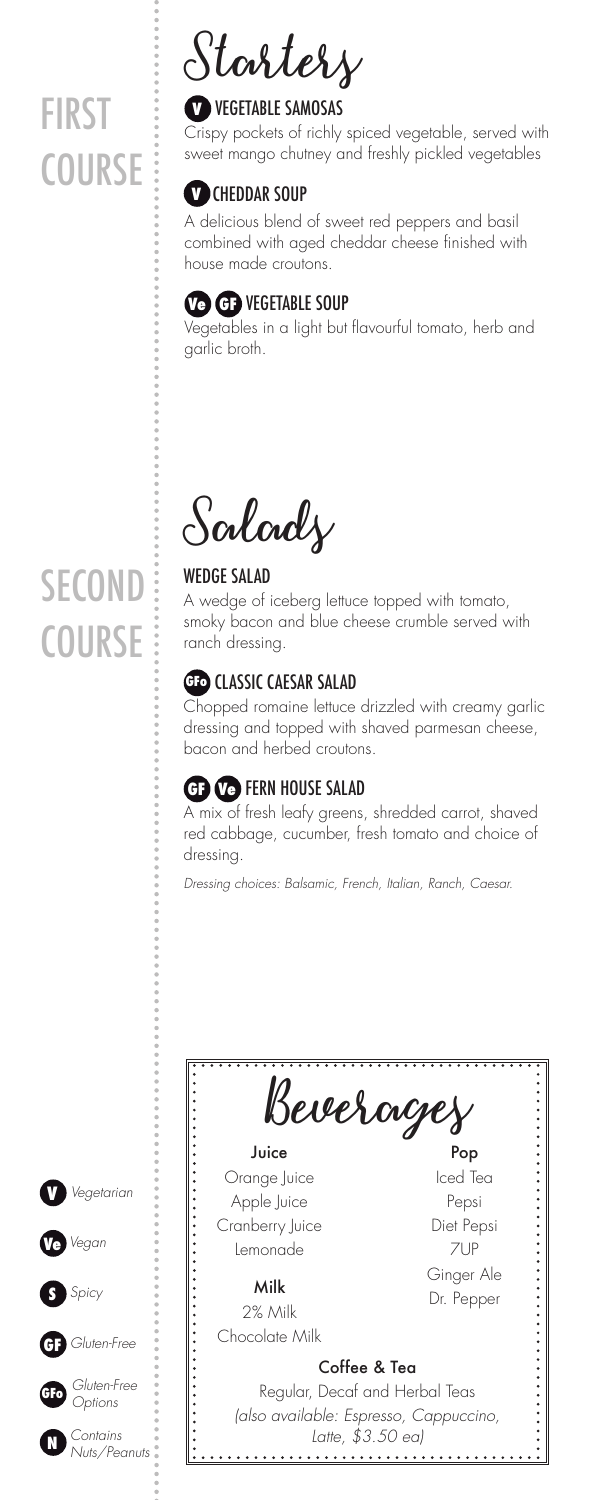# THIRD **COURSE**



### **GF** HERB-CRUSTED CHICKEN BREAST

Simply delicious flame-grilled chicken breast seasoned with fresh thyme and rosemary. Served with basmati rice and seasonal vegetables.

# **Ve LINGUINE WITH VEGETABLE RIBBONS**

Tender linguine tossed with ribbons of fresh carrot, zucchini, sautéed onions, and chick peas in a garlicky basil oil with roasted pumpkin seeds. Add chicken for a boost of protein.

#### PORK PARMESAN

Crispy breaded pork cutlet topped with rich marinara sauce smothered in mozzarella cheese and baked to gooey perfection, served on linguine with marinara sauce and seasonal vegetables.

# WINTER VEGETABLE RISOTTO **Ve GF**

Diced squash and carrot compliment this traditional Arborio rice dish, which is simmered in vegetable stock to creamy perfection.

#### **GF** SIRLOIN STEAK

Tender and juicy New York sirloin fire grilled to your liking smothered with bourbon BBQ caramelized onions, served with baked sweet potato and seasonal vegetables.

# **GF** PAN SEARED TROUT

Delicate pan seared rainbow trout with silky citrus beurre blanc, served with basmati rice and seasonal vegetables.

 $\mathbf{D} \mathbf{G}$  if  $\mathbf{B}$  by  $\mathbb{R}$  by  $\mathbb{R}$  by the  $\mathbb{R}$ 

Juicy prime beef burger smothered in sautéed mushrooms and melted Swiss cheese on a toasted pretzel bun. Served with garlic aioli and French fries.



*Vegetarian & Gluten-Free and Impossible Meatless Patty options available for Burger of the Day*



Bowling was a very popular pastime in the 1950's and Fern Resort had an outdoor two-lane bowling alley, complete with wood lanes, behind Mary Lou's. The alley was eventually closed in with proper walls and roof and then, as the popularity of bowling declined, it was repurposed as the Craft Building and moved to the PlayVillage in the mid 1980's.